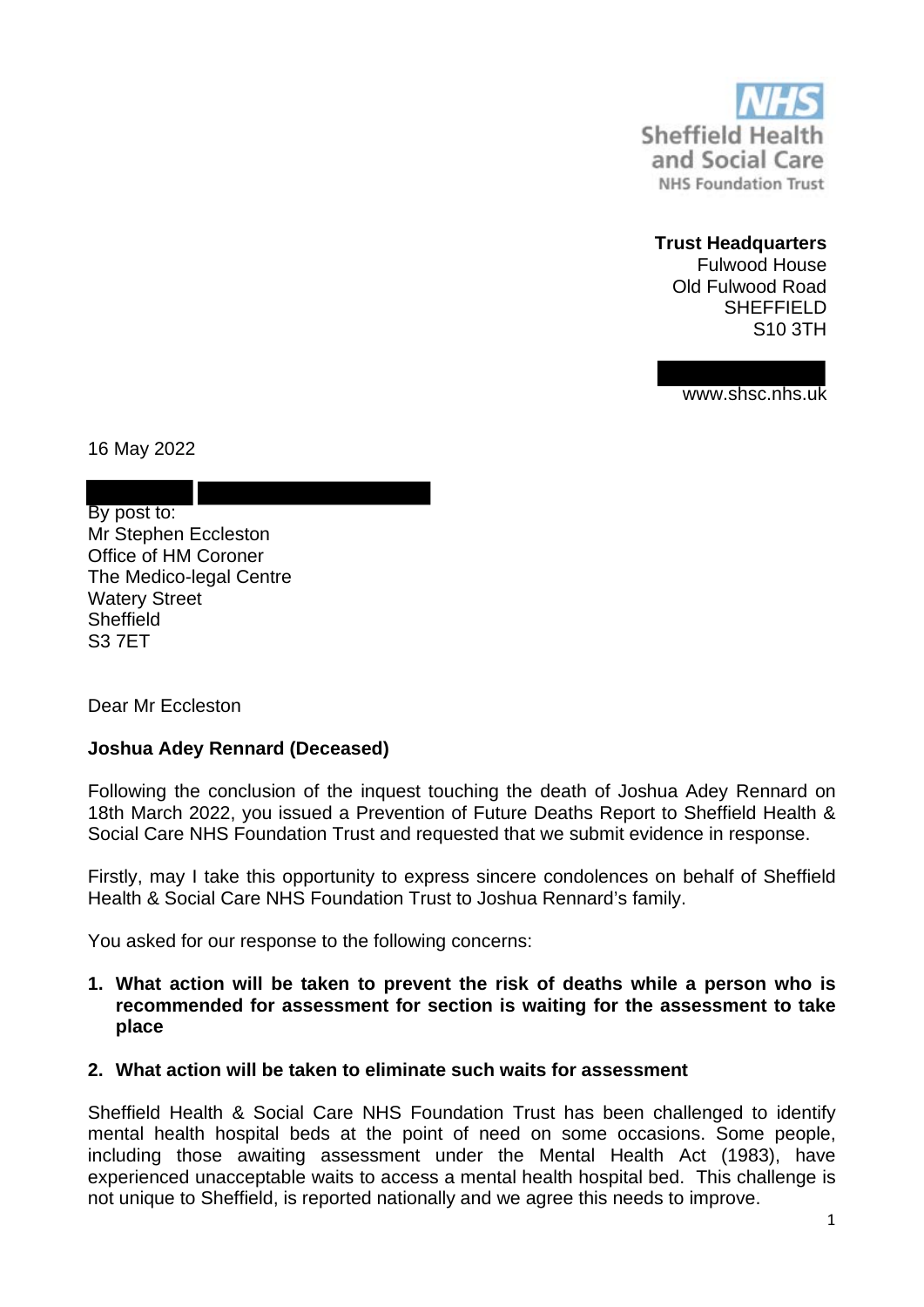To address these challenges, Sheffield Health & Social Care NHS Foundation Trust has set out a detailed plan to improve the rate of patient flow for our crisis pathway, and to assess and manage any risk of harm to patients or others, whilst a hospital bed is made available. This includes implementing controls to reduce length of stay across our mental health hospitals. Unfortunately, it is very unlikely that Sheffield Health & Social Care NHS Foundation Trust, as is the case nationally, will totally eliminate waits for beds as the waits are multifactorial, the controls below will minimise waiting times and ensure the safety of those patients waiting for a bed.

These controls actively support discharge from our ward to increase bed capacity and include daily multi-disciplinary care planning meetings; the introduction of an NHS England/Improvement approved methodology to support patient flow, called the 'red to green' visual management systems, and in-reach into our wards from our Home Treatment community services to support early and efficient discharge pathways. These changes will improve the availability of mental health hospital beds at the point of need.

In addition, we have received investment to deliver a 24/7 Crisis Resolution and Home Treatment Service. Once fully recruited, the service will take clinical responsibility for all patients who are waiting to access a mental health hospital bed. This change will mean that people, such as Joshua, will benefit from a daily multi-disciplinary review of their care and risk management plan. This will inform the care delivered by the Crisis Resolution and Home Treatment Service and will enable clinical prioritisation for the next available hospital bed. This change in practice will facilitate improved crisis care, an improved rate of patient flow, and more targeted use of mental health hospital beds.

Finally, our clinical leaders are developing a systematic method of providing a daily multidisciplinary review meeting to discuss all patients who are waiting for a mental health hospital bed. This process will be overseen by the Clinical Director and Head of Nursing for the Acute and Community Directorate. It will be used to clinically prioritise hospital beds based upon the needs and risk of harm of those people waiting, and to organise alternative forms of care, where required.

Detailed below are the relevant components of our improvement plan for your information:

| Action                                                                                                                                                                                                                               | Responsible                                                                                                                    | Completion<br>Date | Outcome                                                                                                                                             |
|--------------------------------------------------------------------------------------------------------------------------------------------------------------------------------------------------------------------------------------|--------------------------------------------------------------------------------------------------------------------------------|--------------------|-----------------------------------------------------------------------------------------------------------------------------------------------------|
| All hospital admissions<br>will be gatekept by our<br><b>Crisis Resolution and</b><br>Home Treatment Service.<br>This will include an<br>assessment of need and<br>risk to determine a plan<br>of community and/or<br>hospital care. | Service Manager of<br>the Crisis Resolution<br>& Home Treatment<br>Service and<br>General Manager of<br><b>Crisis Services</b> | <b>July 2022</b>   | This action will reduce the<br>risk of harm while<br>someone is awaiting an<br>assessment and will<br>improve clinical decision<br>making.          |
| <b>Crisis Resolution and</b><br><b>Home Treatment Service</b><br>will be responsible for the<br>care of all people waiting<br>for a mental health<br>hospital bed.                                                                   | Service Manager of<br>the Crisis Resolution<br>& Home Treatment<br>Service and<br>General Manager of<br><b>Crisis Services</b> | <b>July 2022</b>   | This action will reduce the<br>risk of harm while<br>someone is awaiting an<br>assessment and will<br>improve risk management<br>and care planning. |